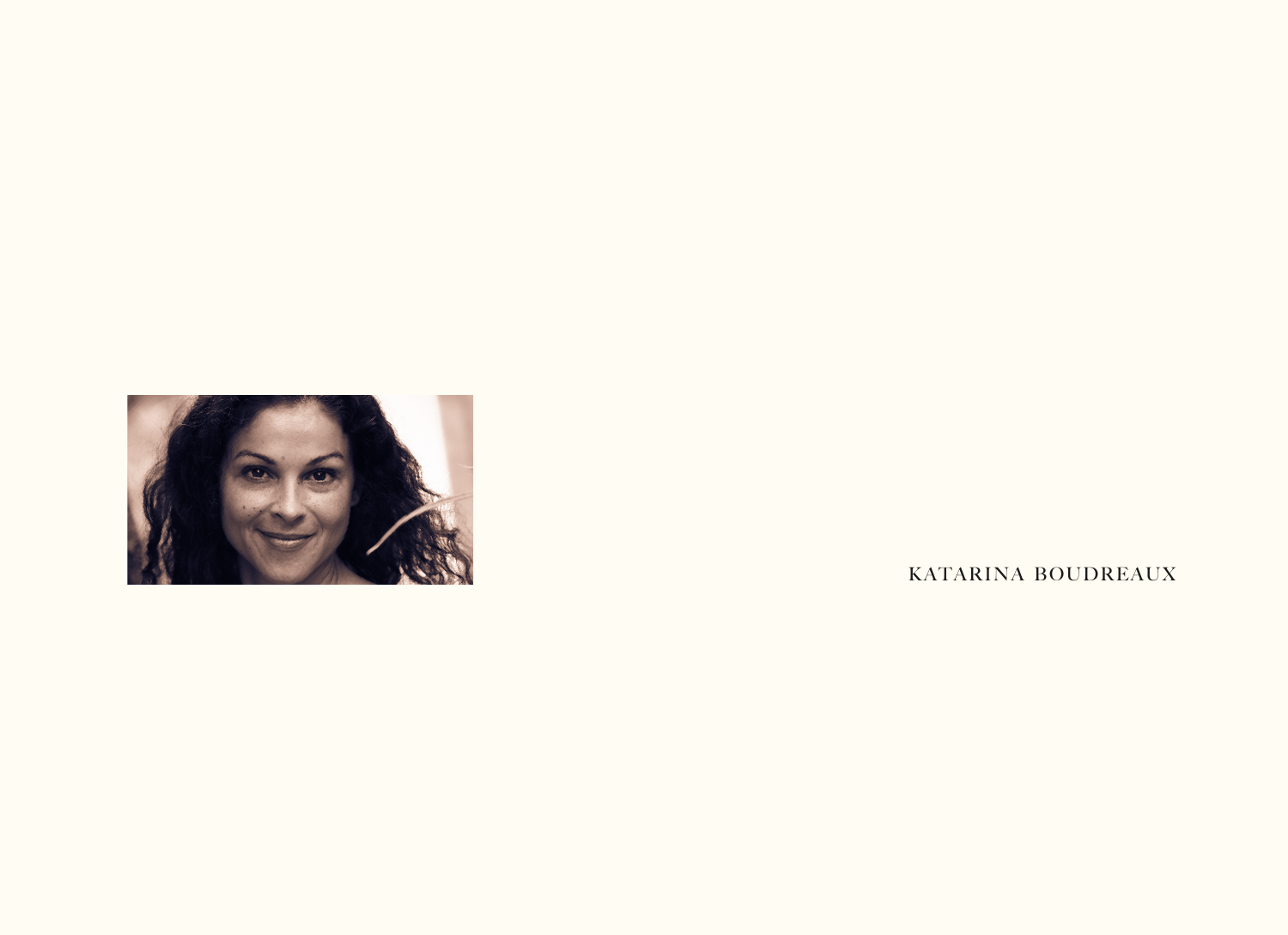## Banana Clip Heaven Boundary Boundary Boundary Boundary Boundary Boundary Boundary

"It was real pretty like" Jaq says.

 She looks at her diner date, and she doesn't have much hope. He isn't much to look at, which would be okay if he had some character.

 *Or some money*, she thinks, and looks around at the diner.

 The Circle Diner is brand new to town, and although Jaq is skeptical about it being a good first date setting, she doesn't mind it really. As far as diner's go, this one is first class, with all the pretty tiles and new counters just gleaming in the unnatural white lights.

 "Must have had some good money or investors to build this up so nice" Jaq muses and looks at her date again.

 This time she throws him an "I'm available" look, but he doesn't respond. *He's just not a talker*, she decides, and nods with him as he nods at her.

 Desperate times, she thinks, and considers telling Rosie not to fix her up with any of her friends anymore.

 She puts more salt on her bacon and cheesy grit omelet, and wonders how Rosie and her date are even friends. Rosie is so vivacious and dramatic; her date, Jaq thinks, is definitely not that.

 Clearing her throat, Jaq says "so there we all are, at the station. Everything is like the Fourth of July; pretty banners, and lots of red, white, and blue just strewn up everywhere. I do like color."

 Jaq thinks about her yellow dress, and how maybe it isn't great for the Circle Diner with its little straps and big bow, but she shrugs her shoulder. Rosie had done her hair, and she told her she was looking like a summer day with a cloudless sky.

 *Now ain't nothing could be wrong looking like a summer day*, Jaq thinks, and squirms in her seat. Her date is staring at her, his fries and double cheeseburger getting cold on his plate.

 "You gonna eat? Hate to eat with you just watching." Her date looks down at his plate and then at her. Obediently, he takes a french fry and puts it in his mouth, chews.

 *Well at least he ain't no dimwit*, she thinks, and takes a nice bite of omelet. Pretty smart putting everything up in one dish, she thinks; all the things a body needs in one omelet. *Little protein, little bacon, little grit -- genius idea*, she thinks.

 "This is right good here" she says out loud, and then smiles.

 Her date eats another french fry, and since he is chewing, Jaq fills the space with conversation.

 "And so there we all are; mama and daddy, Lukey and his wife Beth, me, and Jimmy. That's the whole family, see, and I was only I don't know -- fifteen?"

 She waits to see if he will ask her how old she is now. He doesn't, and she is sort of disappointed, as she likes to say that she is ageless. It's her saying, and it takes care of some of this nonsense about her having some miles on her.

 Working at a beauty shop has its advantages, and Jaq knows how to puff up, slim down, and double gloss. By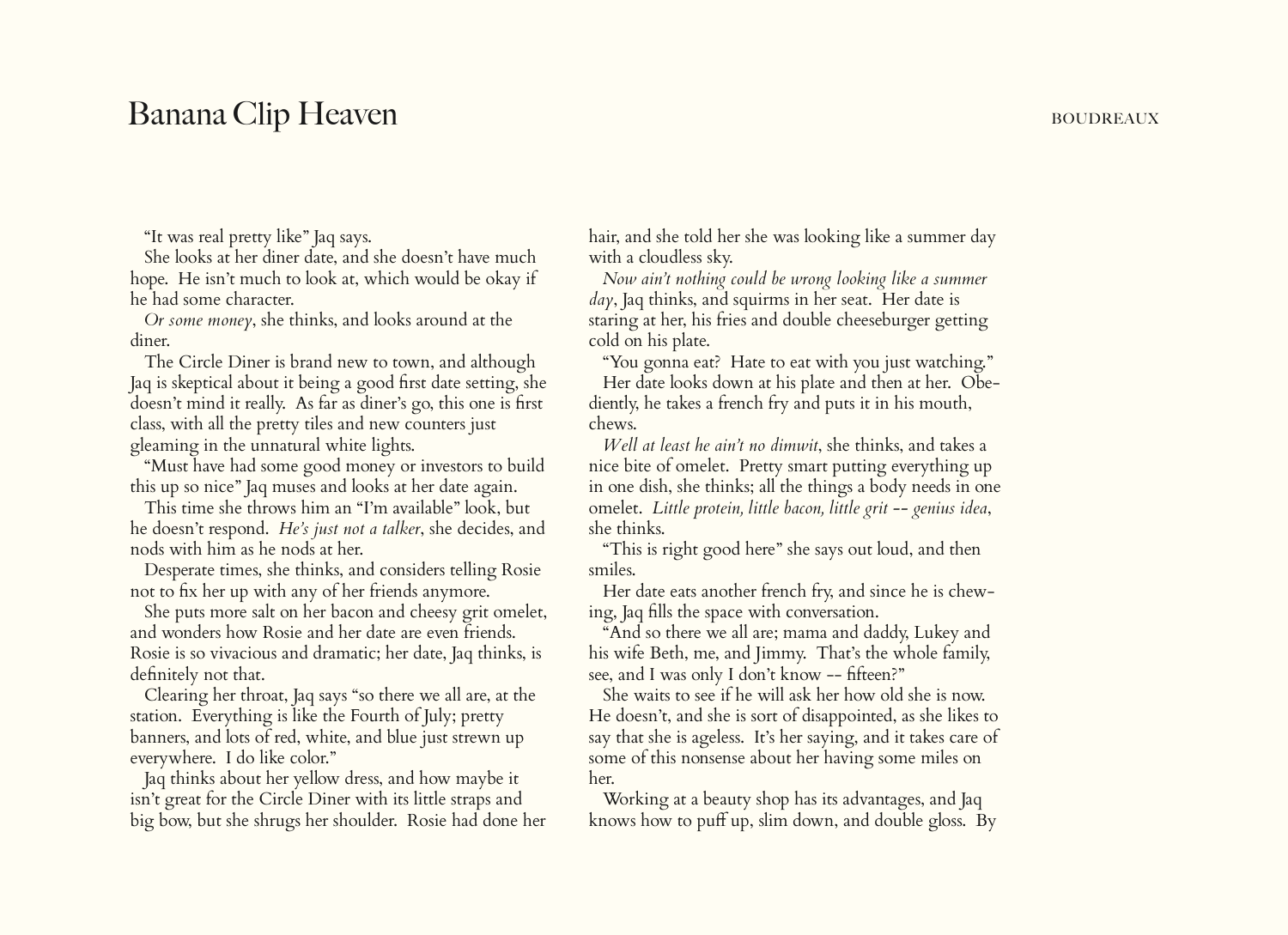the time she is done, doesn't matter how many miles she has on her; what matters is how many miles she's got to go.

 She brushes her hair back behind her shoulder and continues. "Now it was hot. I mean, ain't it always hot?"

 Her date nods at her, and she notices that he has eaten most of his french fries but hasn't touched the double cheese burger.

 "What's wrong with that burger? Ain't you wantin' to taste on it?"

 She takes another bite of omelet, and watches her date pick up his fork and knife and cut a bite out of the burger.

 *Now hold up*, she thinks, and watches him put the cut out bite in his mouth. Jaq can put up with a one-sided conversation, that's for sure; she don't even mind carrying the conversation.

 But a man ain't no kind of man if he gotta cut his burger up to eat it.

 Her date smiles at her and Jaq gives him the stare down. She can't just up and leave in the middle of a dinner date, as she's got more class than that, but she takes a bigger bite of omelet so she can get things moving along to the ending.

 *Enough chit-chat*, Jaq thinks, and takes another too-big bite.

 She chews, and he is watching her, and she doesn't like being watched, so she sighs and starts in on some conver

sating again.

 "Now Lukey was being shipped on out, and he just being nineteen, just being married and all that, we all thought it was a shame."

 Her date nods, and then picks up his burger and takes a bite.

*Well now*, Jaq thinks; nothing wrong with a man testing the waters a bit before taking a bite. She thinks on it, then decides she likes that he's a cautious man.

 Not the kind to go running off with some floozy, spur of the moment on a whim or nothing. *Kind of man who'd stay on home*, she thinks.

 She smiles at her date, and he smiles at her. They both chew, and she notices that he has a little too much grease in his hair.

 "Now you know I can't help myself, being a stylist and all that, so I'm just gonna say this. You don't need so much product; a little goes a long way, believe me honey, and you have nice thick hair."

 Jaq takes a sip of her coffee, and wonders if she has that pack of mints in her purse still or if she left them at the shop.

 "No offense" she says, but her date doesn't look offended. He just keeps looking at her like he ain't never seen a pretty girl.

 Jaq feels a little awkward now, being all personal like, so she says, "Lukey going all the way to Iraq and just nineteen. Well, I told him then, that's sure one way to get on out of this popsicle stand."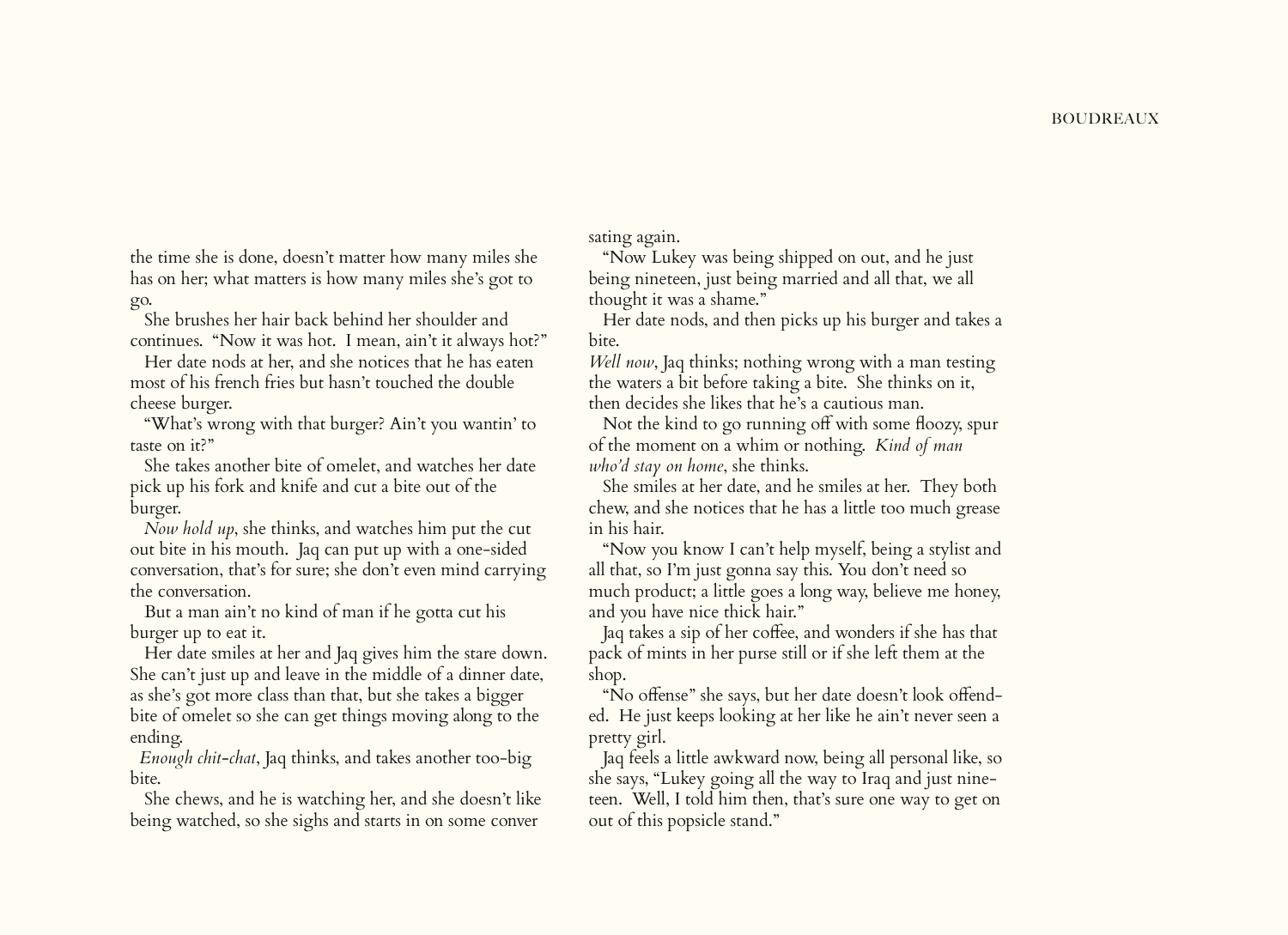She laughs at her own joke, and looks to see if her date laughs. He doesn't, but she thinks maybe he wants to, as he puts the burger down.

 *Maybe he has some indigestion or something*, she thinks, and says "Well don't you know Beth is carrying on something terrible."

 Her date reaches for the ketchup bottle and squeezes some on to his plate. He dips his burger into it, then takes another bite.

 Jaq thinks this is a good sign; a man eats when he is happy, feeling comfortable in his surroundings.

"Now you won't guess what she was wearing."

 Her date looks at her over the burger and shakes his head no.

 Jaq puts her fork down and goes for the dramatic. "100 degrees and dripping for 101, and Beth wearing a sweatshirt to her knees AND NO SHORTS."

 Jaq sits back in the booth, plush leather welcoming her, and she pulls the front of her dress down a little bit.

 *Just enough to beckon*, she thinks, and puffs out her chest.

 Her date takes another bite of his burger and it looks like he doesn't even notice. Now Jaq knows she has a nice figure, and with it being all in yellow, this indifference sort of wounds her pride, so she rushes on.

 "No shorts at all. Big sweatshirt of Lukey's with flip-flops. Now I was young, but I knew what was going on in the world even then, and the way she was pitching it left and right, you just knew they had done a little business right before."

 Jaq arches her right eyebrow suggestively, but her date is looking at his plate. It is empty, but he is staring at it like he doesn't remember eating anything at all.

 *Man's got an appetite*, Jaq thinks, and says, "You want some more?"

 Her date shakes his head no, and stares at her. His shirt collar isn't that crisp, she notices, and come to think of it, his shirt isn't that clean.

 *Maybe he's a working man*, she decides, and says, "So we all tell Lukey take care, that we love him, all those things families do, and Mama's crying, but we all proud that our Lukey gonna serve the country."

 Jaq smiles over the memory; Lukey looked so handsome all in uniform, and it was just like one of those made for TV movies the way everything was so pretty, and how they were all crying and loving on their soldier.

 The waitress comes by, and Jaq says that everything was good, and when her date doesn't ask for the check, she does.

 *Hope he ain't gonna make me pay mine*, she thinks, and smiles a nice smile at her date. He is wiping his forehead with a napkin, and Jaq decides to ignore this, as some people just sweat and that's a fact.

 "Then Beth just up and throws her ring in his face. I mean right on up in there; I saw it bounce off his nose and in the sun, it sparkled up in the air and then bounced on the pavement like so many Christmas lights flashing."

The waitress folds the bill and puts it in the middle of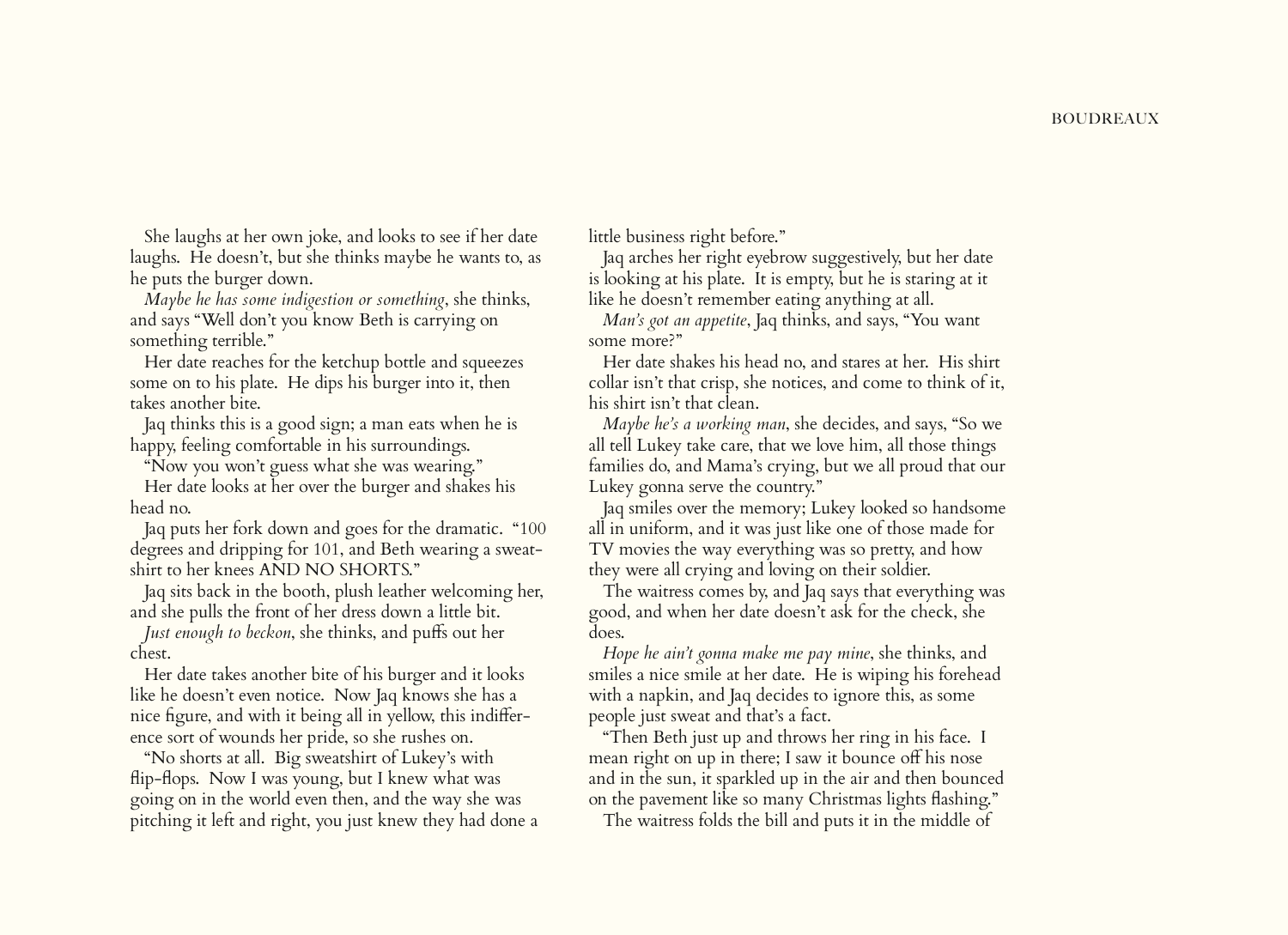the table. Her date doesn't make any move to look at it, and Jaq gets a little nervous about it all, so she continues her story.

 "She was yelling about not waiting or no man to come on back or die, and how he ain't no good in the sack anyway, and how she was filing for annulment right away." Jaq swirls her coffee and says, "Now they only been married for six weeks then, so I'm guessing she thought she could just wipe that marriage away."

 Her date takes a sip of water, then looks around the diner.

 Jaq stiffens, thinks maybe this isn't a good story for a first date what with the divorce bit and sack bit, but she plows on.

 Finish what I start, she thinks. "Well Lukey being a soldier, just stoops down and picks up that ring. Mama really starts in on the cryin' now, and I'm crying a bit now too, of course, and we all looking at Lukey to see if he gonna crumble down or what's he going to do."

 She waits to see if her date will look back at her, and he does. Jaq leans forward and tries to give him a nice view of cleavage.

 "Well Lukey just slapped Beth right across the face. Scared us all, seeing our Lukey slapping on a woman, but Beth stopped her yelling. He put the ring back on her finger and he said something in her ear, and then turned around and got on the train 'cause you know it don't wait on nobody."

Her date is looking at her hair, and she sits back. A

man who doesn't look at cleavage ain't gonna be doing nothing to cleavage, she thinks, and wishes he would pick up the check and pay it.

 She is quiet, and after a few minutes, Jaq sighs and says, "Don't you wanna know what he said to her?"

 Her date nods yes, and Jaq sighs. "Well he said when you find someone else to marry you, bitch, you let me know."

 Jaq nods her head. "She never did. Now he's back, and they gonna have a baby."

 Jaq takes her last sip of coffee, and thinks up different ways to make Rosie sorry for setting her up on this date.

 She puts the coffee cup down on the table and pushes back from it. "Well, I guess I'm gonna get to going now."

 Hesitating, she waits to see if her date says anything, or makes like he gonna stand up, or what.

 He doesn't, but he does nod to her, so Jaq puts out her hand.

 "Nice to meet you. Good diner, glad we came." Jaq knows her words are sounding hollow, but she doesn't care. She wants out, and she doesn't want to pay.

Her date shakes her hand, but doesn't stand up.

 Jaq feels anger like a big inner tube floating around her shoulders, and she turns, making sure her yellow dress flares out a bit, and walks to the front of the diner, and out the door.

 Her car is right out front, and she holds the door open for another woman walking in. She mumbles a hello,